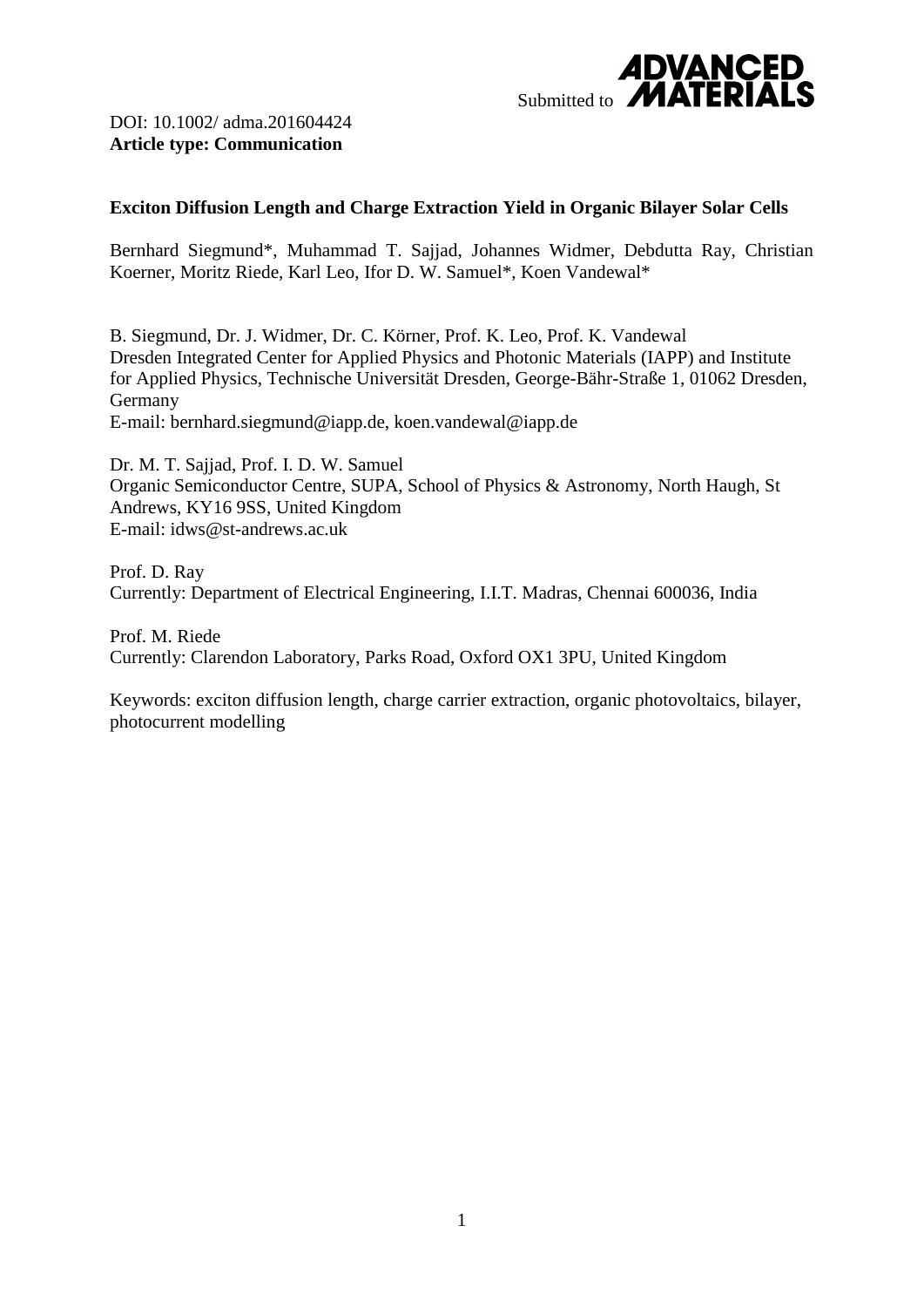# *ADVANCED* Submitted to  $\blacksquare$

Organic light emitting diodes (OLED), solar cells, and photo-detectors have proven their potential to outperform their inorganic counterparts regarding flexibility, light-weight, transparency, scalability, and fabrication costs as demonstrated by the successful comercialisation of OLEDs. Hereby, all organic opto-electronic devices share a series of electrical and optical processes mediated by a Coulombically bound electron-hole pair called an exciton. Driven by concentration gradients, these electrically neutral quasi-particles cover an average distance  $\ell_d$  within their lifetime of typically a few nanoseconds by means of Förster or Dexter energy transfer. The so defined exciton diffusion length is one of the critical material parameters determining the performance of organic opto-electronics. Organic photovoltaics and photodetectors with a *blended* photoactive layer<sup>[1]</sup> benefit from a long  $\ell_d$ : As the absorber phase separation can be increased, charge recombination is reduced, resulting in an increased operating voltage.[2] Meanwhile, photo-sensitive devices with a *planar* photoactive structure such as multilayer cascades<sup>[3]</sup> benefit from a long  $\ell_d$  resulting in enhanced short-circuit currents as excitons generated further away from the charge dissociating heterojunction are harvested. For OLEDs on the other hand, a short  $\ell_d$  for singlet excitons is required when containing both (efficient) phosphorescent and (stable) fluorescent emitter layers to confine singlet excitons to the latter.<sup>[4]</sup>

In amorphous or polycrystalline organic semiconductors, the diffusion length of singlet excitons is often 10nm or less as a result of exciton trapping.<sup>[5,6]</sup> However, reliability and comparability of  $\ell_d$  measurements still remain an issue, even within one technique.<sup>[7-9]</sup> For example, for the thermally stable and chemically inert small molecule zinc phthalocyanine (ZnPc), reported  $\ell_d$ -values range over one order of magnitude (see Table S1 in the Supplementary Information (SI)). Many of these differences can be attributed to a discrepancy upon modelling of the photo-current, as discussed further in Section SI.1. Therefore, this article provides a refined technique based on modelling photocurrent spectra of solar cells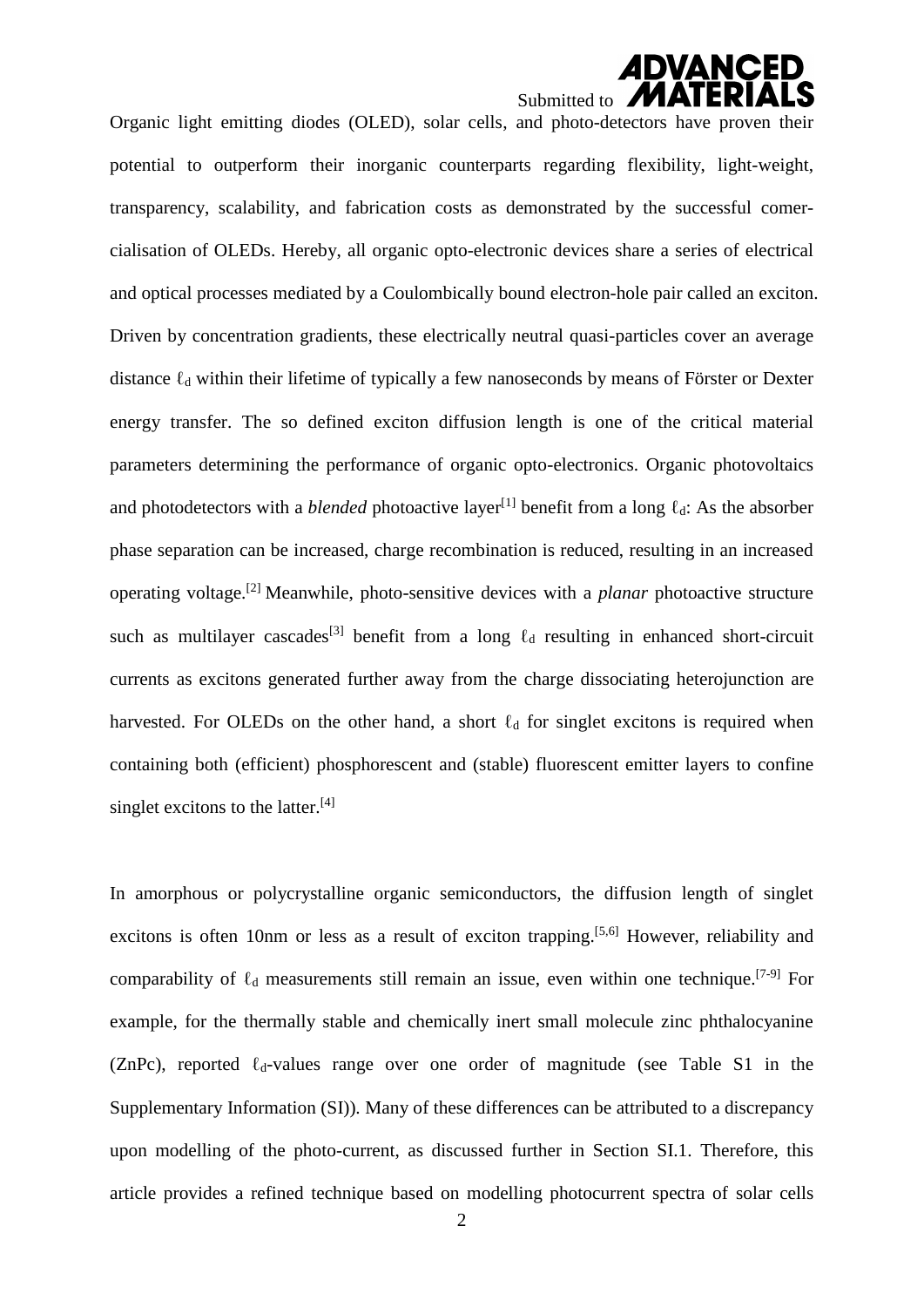# **ADVANCED** Submitted to **M**

comprising the material of interest. Our method gives consistent results even for rigorously differing samples architectures and the obtained diffusion length agrees well with complementary measurements based on photoluminescence (PL) quenching.

In contrast to PL based techniques, electrical measurements also allow to study  $\ell_d$  of nonfluorescent materials. A key advantage of our photovoltaic approach is the simultaneous quantitative access to both the exciton diffusion length and the yield of charge extraction. To account for potential losses during the splitting of excitons at the donor-acceptor (DA) interface or the subsequent charge transit to the desired electrode, via recombination processes, we introduce a charge collection yield η<sub>c</sub>. It mediates between exciton diffusion towards the DA-interface, leading to a generation flux of CT states  $\varphi_{CT}(\ell_d)$ , and the extracted photocurrent density *j*photo via

$$
j_{photo} = e \eta_c \varphi_{CT}(\ell_d)
$$
 (1)

with *e* as elementary charge.<sup>[10]</sup> The value of  $\eta_c$  is often hard to determine, both in experiment and simulation (details in SI.2). This uncertainty affects the accuracy of  $\ell_d$  when determining it using **Equation 1**. On the other hand, for known exciton dynamics, steady-state or transient<sup>[11]</sup> measurements of  $j_{photo}$  seem a suitable choice to access  $\eta_c$ . In this study, however, we demonstrate access to  $\ell_d$  *and*  $\eta_c$  at the same time, based on easy and standardised methods, namely measurements of photovoltaic external quantum efficiencies (EQE) and thin-film optics. For this purpose, we utilise a simultaneous variation of the layer thickness  $x_0$  and the excitation wavelength  $\lambda$  in conjunction with optical simulations.

In our exemplary study of ZnPc, we build pin-type bilayer solar cells with  $C_{60}$  as efficient quencher for  $\text{ZnPc}$  excitons.<sup>[12]</sup> This allows characterising the material in an application oriented layer sequence, as often used in organic solar cells (alternative exciton quenchers for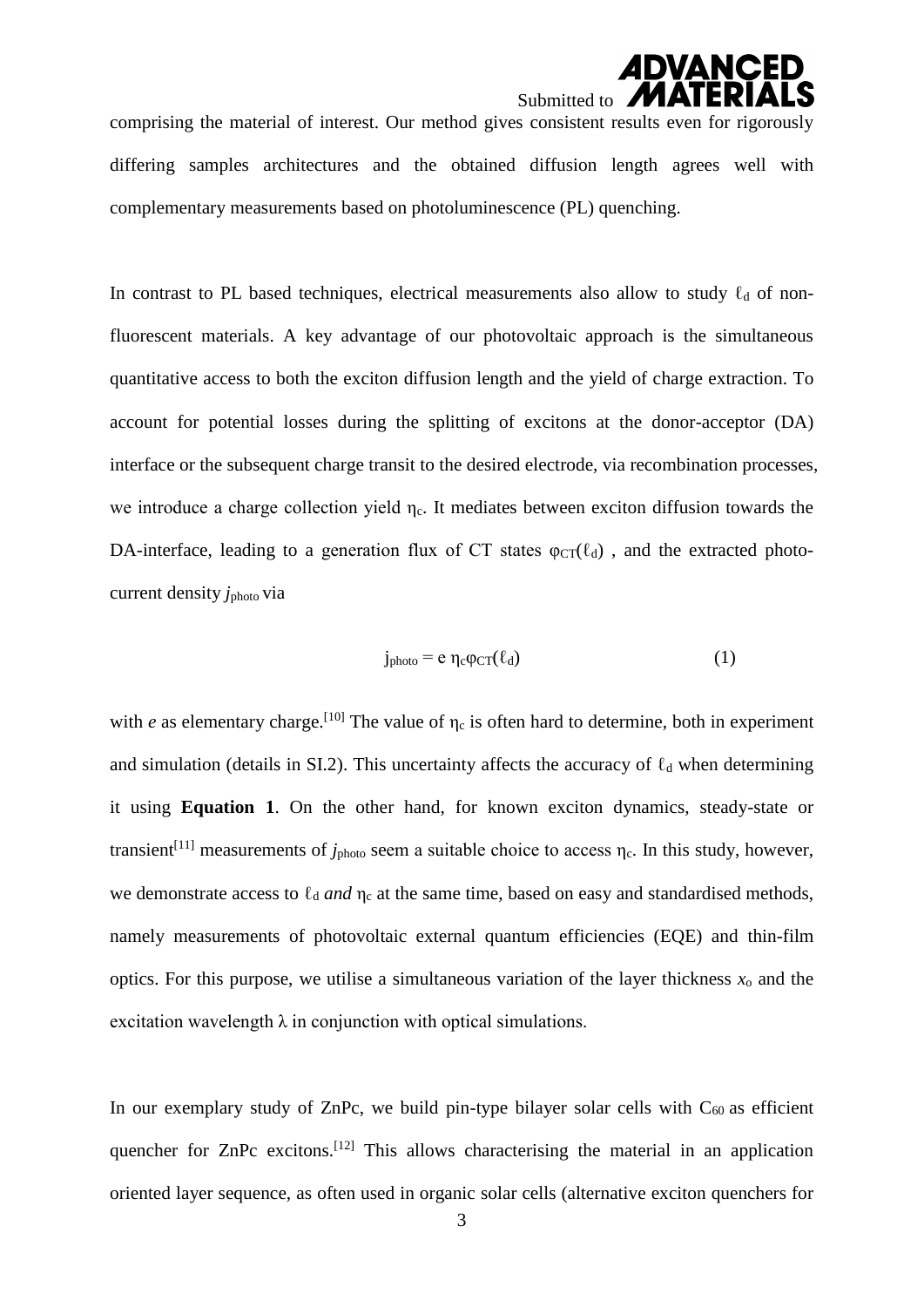# *ADVANCED* Submitted to **MI**

high band-gap absorbers are discussed in SI.3a). A first set of solar cells comprises as electron transport layer (ETL)  $C_{60}$  n-doped with W<sub>2</sub>(hpp)<sub>4</sub> (chemical nomenclatures in Experimental Section) and as hole transport layer (HTL) BF-DPB p-doped with  $C_{60}F_{36}$ . As shown in **Figure 1** (top), we center the maximum of the optical field in the ZnPc layer for 680nm, a wavelength close to which ZnPc has its peak absorption (details in SI.3b). For centering, we adjust the thickness of HTL and ETL for all ZnPc thicknesses *x*<sup>o</sup> by means of numerical transfer-matrixsimulations<sup>[13]</sup>.

As shown in **Figure 2**, the measured EQE maximises for a ZnPc thickness  $x_p$  between 15nm and 18nm, increasing with  $\lambda$ . This already indicates  $\ell_d$  to be much smaller than the absorption length which for ZnPc is above 100nm. For modelling the measured photocurrent data as function of  $x_0$  and  $\lambda$ , we consider the general exciton diffusion equation

$$
\frac{\partial n}{\partial t} = D \frac{\partial^2 n}{\partial x^2} + G(x, t) - k_{PL}(t) \cdot n - k_{FRET}(x) \cdot n - \alpha \cdot n^2 \tag{2}
$$

where *n* denotes the density distribution of singlet excitons at position  $x$  in the absorber film (here ZnPc), *D* the diffusion coefficient and  $G(x,t)$  the time dependent exciton generation profile. The radiative decay rate in absence of quencher sites is  $k_{PL}$ , whereas  $k_{FRET}$  denotes the rate of Förster resonance energy transfer (FRET) in presence of a neighbouring material with equal or smaller optical gap. α quantifies the rate for exciton-exciton-annihilation.

Exciting the samples under steady-state conditions and low intensities (translating to exciton densities far below the annihilation threshold<sup>[14]</sup> of  $10^{18}$ cm<sup>-3</sup>) permits to apply **Equation 2** with the following simplifications:  $\partial n/\partial t = 0$ ,  $k_{PL} = \tau_0^{-1} = D/\ell_d^2$ ,  $\alpha = 0$  with  $\tau_0$  as intrinsic exciton lifetime. Considering only low energy photons  $(\lambda > 635$ nm, see SI.3b) allows to draw exclusive conclusions about the exciton dynamics in ZnPc, due to its smaller optical bandgap (1.5eV) in

4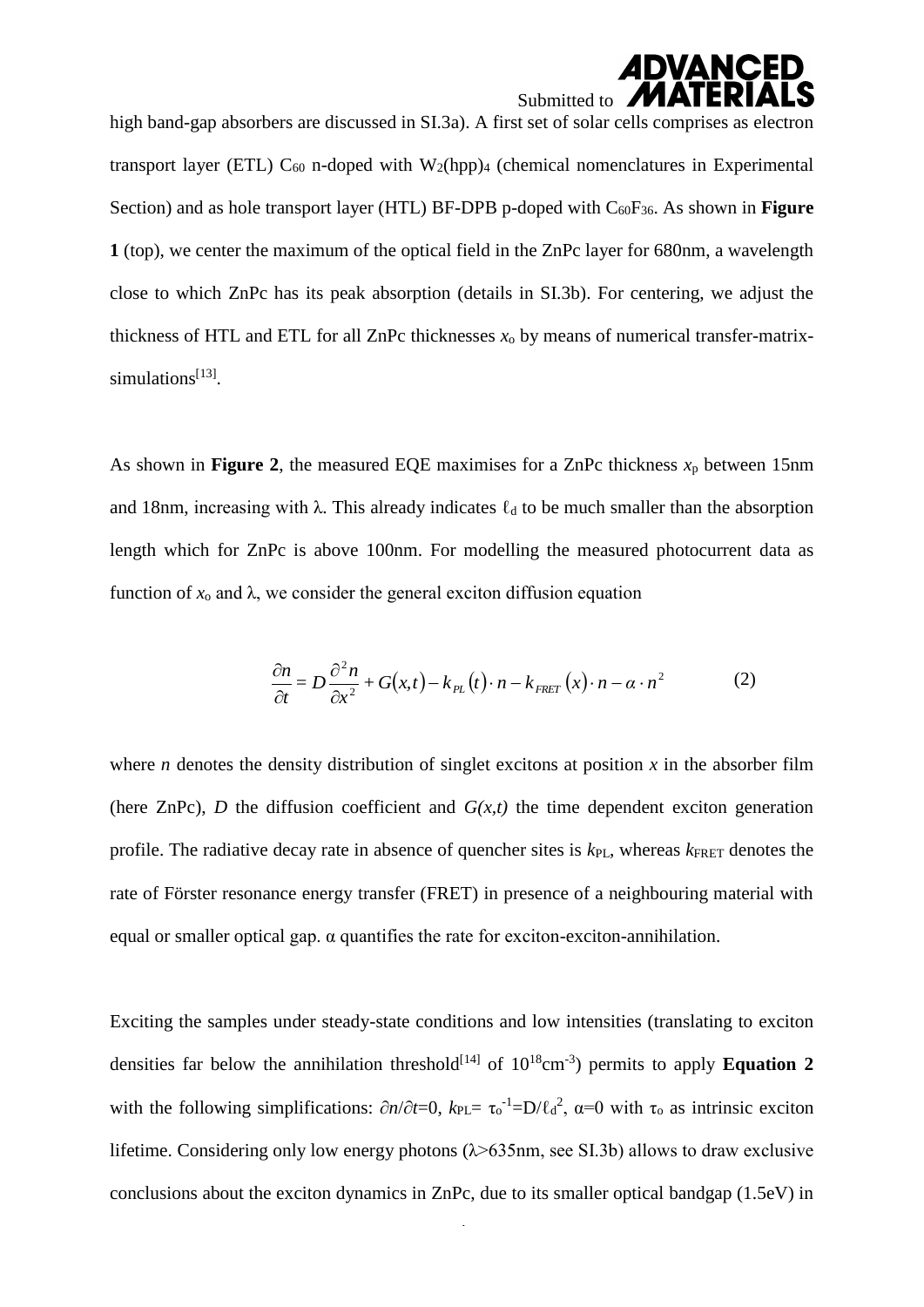### **ADVANCED** Submitted to **MA**

comparison to  $C_{60}$  (1.8eV). Furthermore, embedding ZnPc into media *m* of a greater optical gap,  $p$ -BF-DPB with 3.0eV and  $C_{60}$ , allows neglecting FRET dynamics and thus circumvents additional PL-studies to determine the Förster radius<sup>[15]</sup>:  $k_{\text{FRET}}^{ZnPc,m} \approx 0$ . Moreover, within the framework of interference based thin-film-optics<sup>[13]</sup>, we find the spatial distribution of the optical field, and thus the exciton generation, to be approximately parabolic  $G_{\lambda}(x) \approx a_{\lambda}x^2 + b_{\lambda}x + c_{\lambda}$  within *a single* layer (details in SI.4). As boundary conditions for our simplified diffusion equation

$$
a_{\lambda}x^{2} + b_{\lambda}x + c_{\lambda} = D\left(\frac{1}{\ell_{d}^{2}} - \frac{\partial^{2}}{\partial x^{2}}\right) n
$$
\n(3)

we choose ZnPc excitons reaching the HTL to be reflected (∂*n*/∂*x*(x=ZnPc|HTL)=0, details in SI.5) and those reaching  $C_{60}$  to decay immediately into charge transfer (CT) states<sup>[16]</sup>  $(n(x=ZnPc|C_{60})=0)^{[12]}$ .

We obtain an analytical expression for the photo-current as a function of  $\ell_d$  and  $\eta_c$ , derived as **Equation S11** in SI.6. We apply it to *simultaneously* fit all EQE spectra (solid lines) under variation of  $\lambda$  *and*  $x_0$ , as representatively depicted in Figure 2 for four wavelengths of the analysed interval between 635nm and 800nm (exclusive ZnPc absorption). For this purpose,  $η<sub>c</sub>$  is assumed to be independent of  $λ$ , as wavelength independent internal quantum efficiencies have been experimentally demonstrated for both polymer and small molecule systems.<sup>[2,17]</sup> We exclude thin ZnPc layers up to a threshold thickness of  $x_t = 11$ nm from the fitting routine due to layer roughness<sup>[18]</sup> and DA inter-diffusion<sup>[8,19]</sup> (details in SI.6b). For thicker absorber layers, we model the charge extraction to be spatially uniform, as no significant concentration of recombination centers is present in the bulk of the neat absorber.[20–22]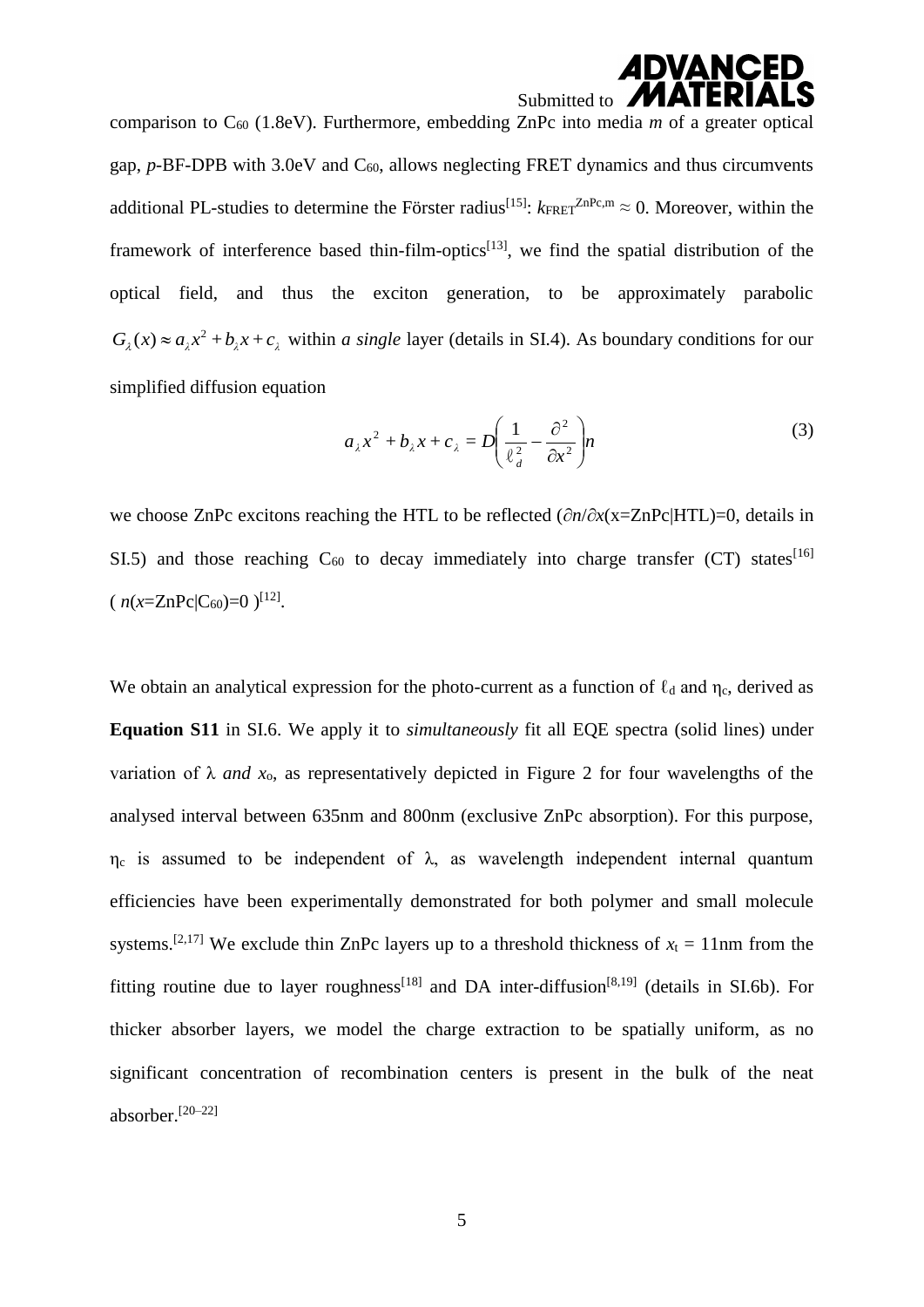### **ADVANCED** Submitted to **MA**

Following this procedure unfolds an exciton diffusion length in ZnPc of  $\ell_d=(10.0\pm0.8)$ nm and a collection yield of  $\eta_c = (58 \pm 6)\%$ . Note that a successful EQE fit features a peak position  $x_p$ coinciding with the experimental data (Figure 2). As the optical field is constructed to be approximately constant in ZnPc, *x*p is found in proximity to the diffusion length. However, for smaller  $\ell_d$  it would be desirable to achieve a peak position  $x_p$  much greater than the diffusion length to still overcome the thickness threshold for uniform charge extraction  $(x_n > x_t)$ .

For this purpose, we introduce a pronounced slope in the optical field in the absorber rising with distance to the quenching interface. It aims to extend the exciton diffusion towards this interface, at the cost of overall exciton density. A second set of solar cells (Figure 1 bottom) is prepared showing such a field gradient in absence of thicknesses variations of both transport layers. It also differs with respect to its electronic polarity through inverse layer stacking and its transport layers. Here, BPhen is used as ETL and as HTL MeO-TPD (optical gap of 2.9eV) p-doped with  $F_6$ -TCNNQ. Comparing to set 1, we observe a pronounced shift of the EQE peak position to *x*p≳25nm (see Figure S3 in SI.7). Taking the respective field distribution into account and assuming complete exciton reflection at the interface between ZnPc and intrinsic MeO-TPD, we obtain  $\ell_d = (10.2 \pm 0.8)$ nm in ZnPc and a collection yield of  $\eta_c = (58 \pm 6)\%$  which confirms the previous results within the measurement uncertainty.

The agreement of the fitted values proves the modelling approach to be independent of the considered device geometry and underlines the thickness of maximum photo-current  $x_p$ typically not be identical with  $\ell_d$ . Furthermore, the result implies equally efficient charge extraction for the transport layers of set 1 and 2, as expected. For both device architectures, CT-states at the DA-interface formed upon successful exciton diffusion are inefficiently harvested as extracted photo-current. This can be attributed to incomplete CT dissociation and has been observed in  $ZnPc-C_{60}$ -cells before by Rand *et al*.<sup>[23]</sup> The authors attributed this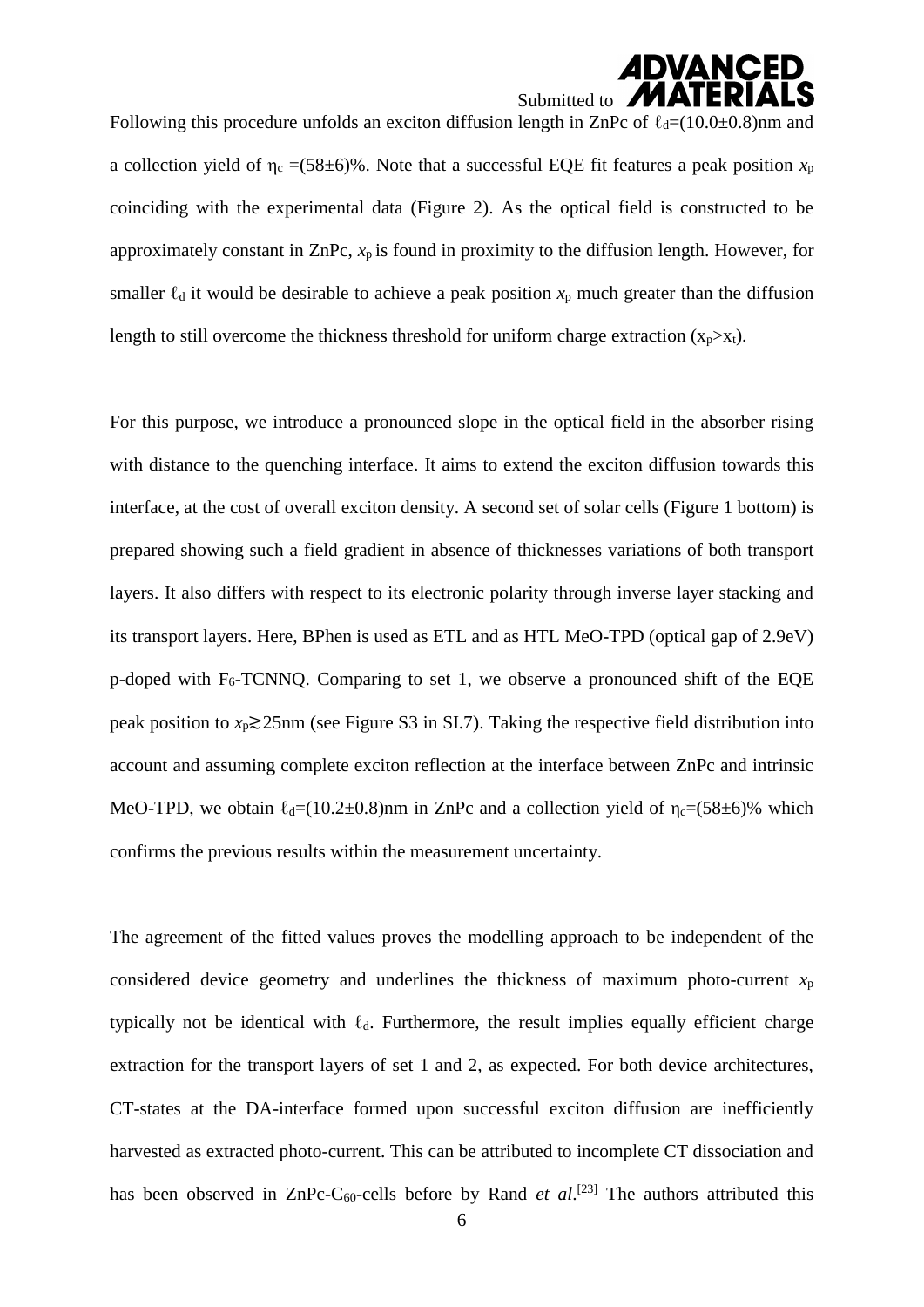# **ADVANCED** Submitted to **M**

finding to an unfavourable orientation of the ZnPc molecules with regard to the interface with C60. Beyond, the measurements recorded in such an exciton diffusion study can be used to evaluate the potential of a corresponding blended absorber system as discussed in SI.8.

To obtain an independent confirmation of the outlined method, an alternative method to determine  $\ell_d$  based on the transient decay of PL is performed.<sup>[8,24]</sup> A sequence of ZnPc thinfilms with varying layer thickness is prepared on quartz glass substrates in the absence and presence of 50nm  $C_{60}$ , as shown in **Figure 3** (top). The ZnPc- $C_{60}$ -interface acts as a complete quencher<sup> $[12]$ </sup> and reduces the effective exciton lifetime. Meanwhile, ZnPc excitons at the interface with quartz glass or vacuum are expected to reflect, with vacuum being known as an imperfectly reflecting medium.<sup>[25]</sup> For a conjoint analysis (details in SI.9) of both thin-film sets, a remarkably good agreement is obtained between all measured and modelled PL decays (Figure 3 bottom). The diffusion length  $\ell_d = (9.6 \pm 0.8)$ nm is obtained using a Förster radius of  $(1.4\pm0.4)$ nm, and agrees well with the value obtained via spectral modelling, presented earlier. As the interface between ZnPc and vacuum is modelled to completely reflect excitons, it yields the possibility of a slight underestimation of  $\ell_d$ .

In summary, we have demonstrated an experimentally easily accessible approach to determine the singlet exciton diffusion length  $\ell_d$ . We demonstrate its validity using ZnPc as an example but believe it to be applicable to a wider range of organic absorbers. The analysis involves i) preparing a series of bilayer solar cells with varying absorber thickness, ii) measuring their external quantum efficiency spectra, and iii) evaluating the respective device optics. The approach allows the determination of the exciton diffusion length and also the product of the combined yield of charge-transfer state dissociation with subsequent charge extraction ηc. For ZnPc-C<sub>60</sub> as photoactive system, this procedure yields an exciton diffusion length in ZnPc  $\ell_d$ of (10.1 $\pm$ 0.9)nm and  $\eta_c = (58\pm6)\%$ . Two rigorously differing solar cell architectures were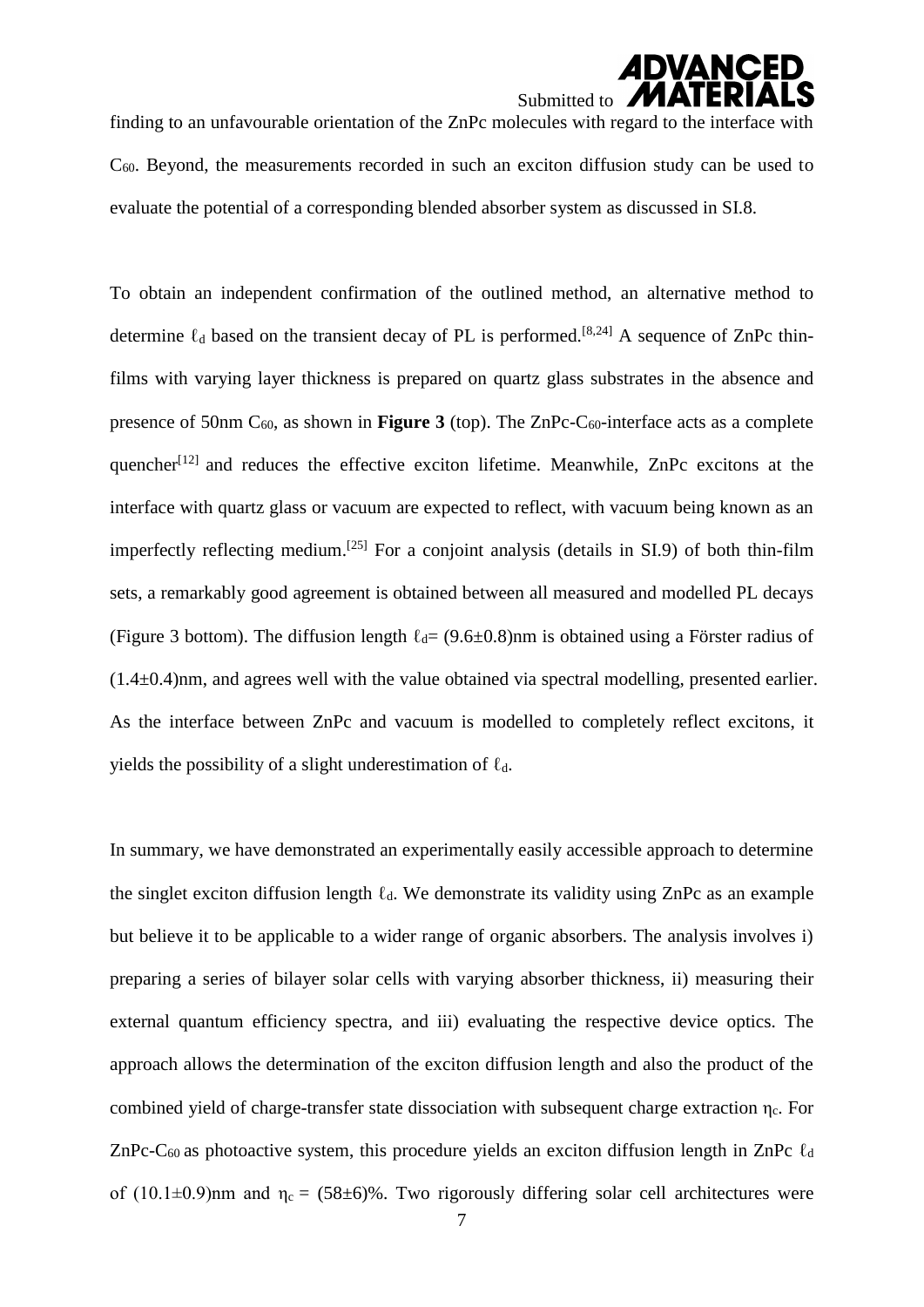## *ADVANCED* Submitted to  $\blacksquare$

studied and give consistent results. The value of  $\ell_d$  is furthermore in excellent agreement with time resolved measurements of photoluminescence quenching resulting in a diffusion length  $\ell_d$  of (9.6 $\pm$ 0.8)nm, which underlines the reliability of the newly proposed method.

#### **Experimental Section**

*Preparation of solar cells*: Substrates with pre-structured indium tin oxide (ITO, 90nm,  $32\Omega/\Box$ , Thin Films Devices, USA) are purchased as bottom electrode. All organic and metal layers are deposited via thermal evaporation in ultra high vacuum (K. J. Lesker, UK) with a base pressure of around 10<sup>-8</sup> mbar. Quartz crystal micro-balances are used to monitor the deposition rates (for organics  $0.3{\text -}0.4$   $\AA$ /s) and thus to control layer thicknesses and doping ratios. Set 1 follows *nip*-type layer sequence (40nm-x<sub>o</sub>/2) of  $C_{60}$  n-doped with 3 weight(wt)% Tetrakis(1,3,4,6,7,8-hexahydro-2H-pyrimido[1,2-a]pyrimidinato)ditungsten(II) (W<sub>2</sub>(hpp)<sub>4</sub>), 20nm of intrinsic  $C_{60}$ ,  $x_0$  of ZnPc (Supplier: TCI Europe N.V., Belgium), (82nm- $x_0/2$ ) of N4,N4'-bis(9,9-dimethyl-9H-fluoren-2-yl)-N4,N4'-diphenylbiphenyl-4,4'-diamine (BF-DPB) p-doped with 10 wt%  $C_{60}F_{36}$ , and 100nm of aluminium (Al) as reflecting top electrode (photoactive area of  $6.4$ mm<sup>2</sup>). Set 2 follows the *pin*-type sequence 1nm of dopant 2,2'-(perfluoronaphthalene-2,6-divlidene)dimalononitrile  $(F<sub>6</sub>-TCNNO)$ , 20nm of N,N,N',N'tetrakis(4-methoxyphenyl)-benzidine (MeO-TPD) p-doped with  $2wt\%$  F<sub>6</sub>-TCNNO, 5nm of intrinsic MeO-TPD,  $x_0$  of ZnPc, 20nm of  $C_{60}$ , 6nm of 4,7-diphenyl-1,10-phenanthroline (BPhen) and 100nm of Al. Besides the n-dopant  $W_2(hpp)_4$ , all organic materials are purified at least once by vacuum gradient sublimation. After deposition, both sets are sealed under nitrogen with a cover glass and a humidity getter via a UV-hardened epoxy glue.

*Analysis of solar cells:* For measuring the EQE, xenon light (Oriel Xe Arc-Lamp Apex Illuminator, Newport, US) is filtered to 5nm spectral width with a monochromator (Cornerstone 260 1/4 m Monochromator, Newport, US). Excitation light chopped at 215Hz excites the sample on a mask area of 2.8 mm<sup>2</sup>.  $j_{photo}$  is detected via a lock-in amplifier (Signal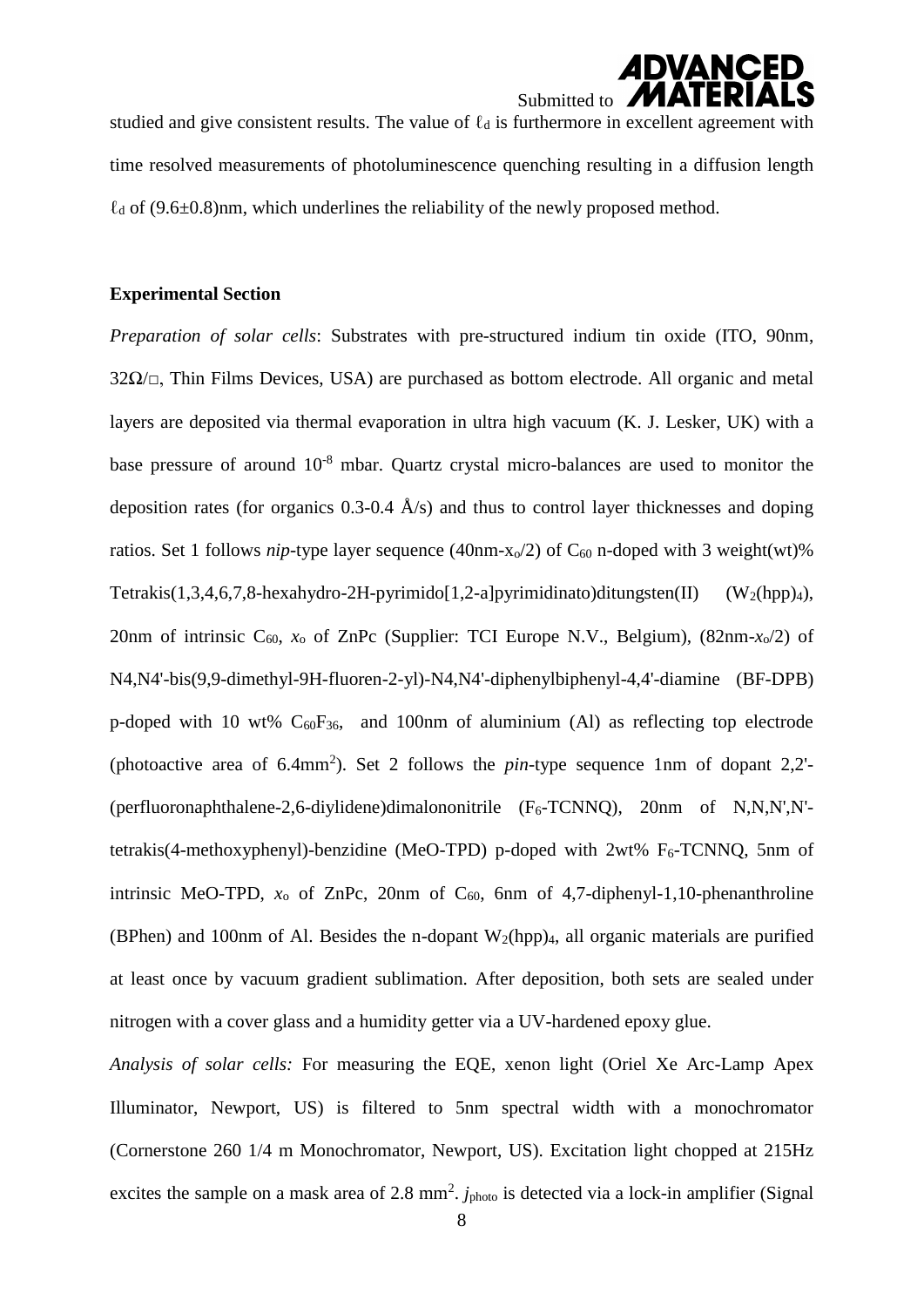# **ADVANCED** Submitted to **N**

Recovery SR 7265, National Instruments, US). A calibrated silicon diode (S1337, Hamamatsu, Japan) monitors the excitation intensity. A compact CCD spectrometer (USB4000, Ocean Optics, US) reads out the relative excitation spectrum. The optical constants are determined via transmission and reflection (UV-3100 Spectrometer, Shimadzu, Japan) of thin films with varying layer thickness and subsequent optical modelling.

*Preparation of PL quenching samples:* The same evaporation system is used to deposit thin films of ZnPc and optionally  $C_{60}$  onto quartz substrates. Storing and analysis of the sample are performed under vacuum.

*Analysis of PL quenching samples:* Samples are excited with 100fs pulses at 400nm from a frequency doubled Ti:Sapphire laser. The subsequent decay of the PL is detected between 810nm and 830nm with a time resolution of ~2ps via a streak camera (C6860, Hamamatsu, Japan) in synchroscan mode with the laser at 80MHz.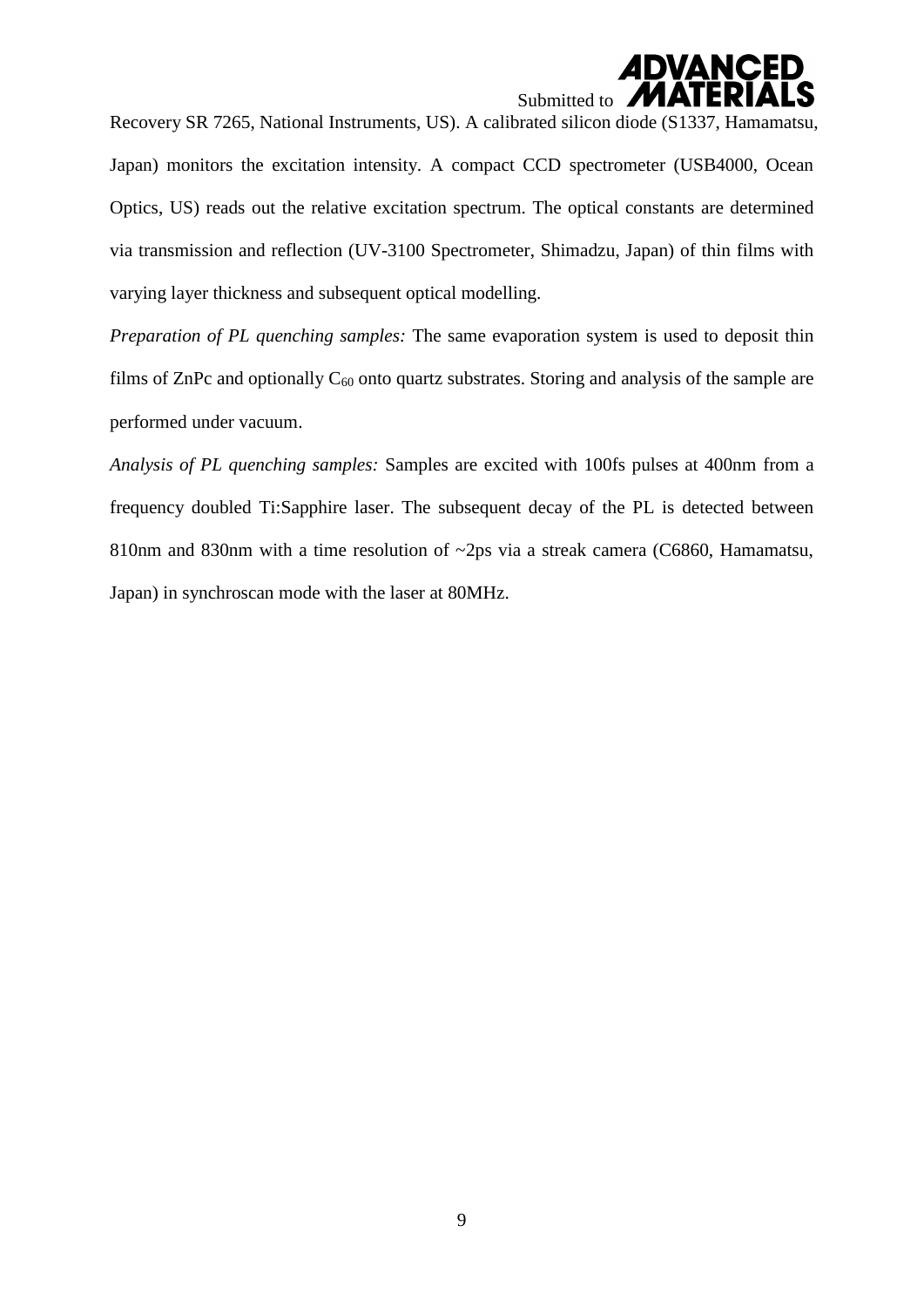

### **Supporting Information**

Supporting Information is available from the Wiley Online Library or from the author.

#### **Acknowledgements**

We thank the German BMBF for funding within the scope of the projects InnoProfile 2.2 (03IPT602X) and MEDOS (03EK3503A) as well as the European Commission within the scope of Career Integration Grant (FP7, MSCA, 630864). We also thank Caroline Walde and Andreas Wendel from IAPP for sample preparation as well as Dr. Mauro Furno and Sim4tec for providing the software for optical transfer matrix calculations. I.D.W.S. and M.T.S. acknowledge support from the European Research Council (grant number 321305) and from EPSRC (grant number EP/L017008/1). I.D.W.S. also acknowledges a Royal Society Wolfson Research Merit Award. K.L. is a fellow of the Canadian Institute for Advanced Research (CIFAR).

Received: ...

Revised: ...

Published online: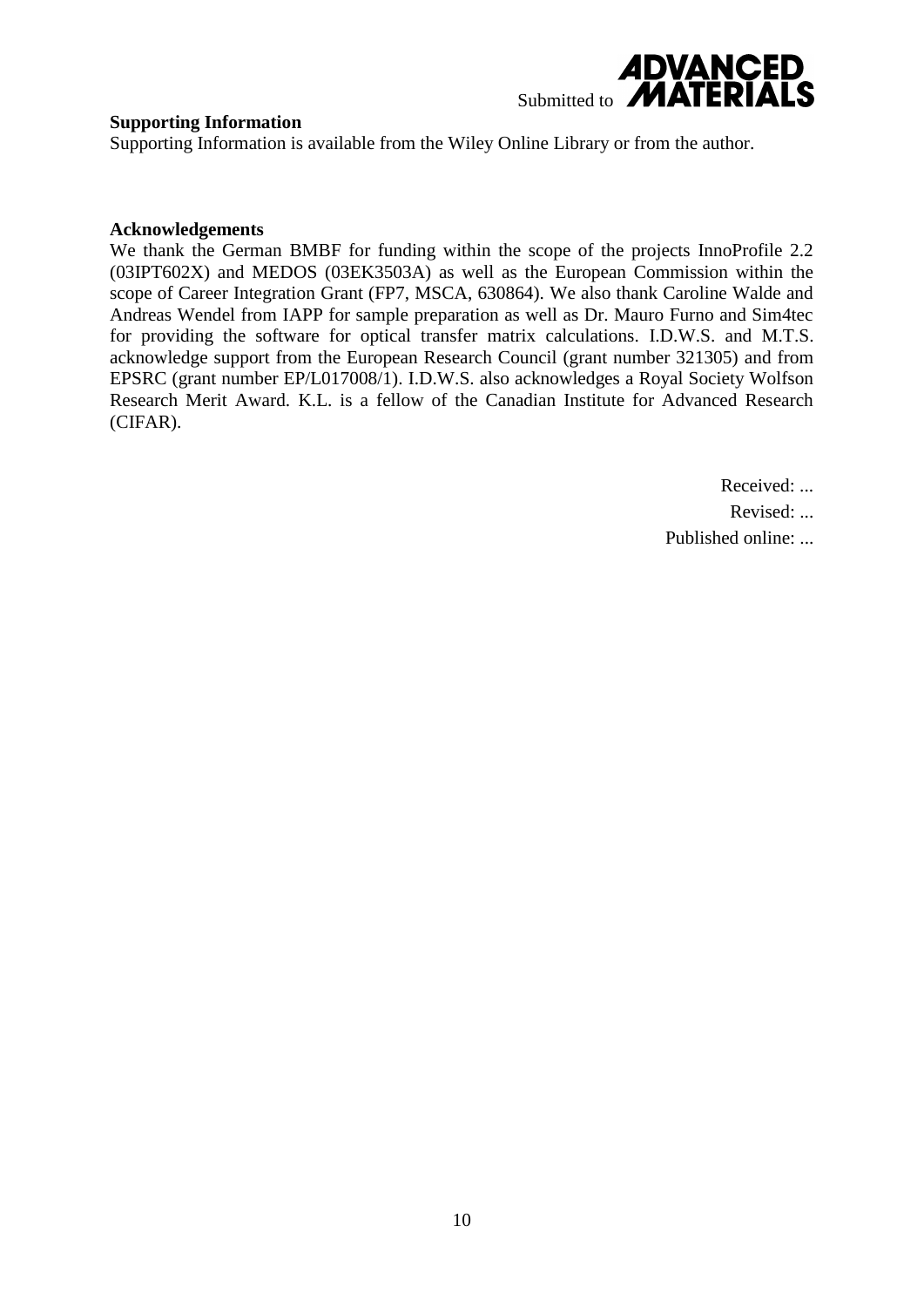

- [1] R. Meerheim, C. Körner, B. Oesen, K. Leo, *Appl. Phys. Lett.* **2016**, *108*, 103302.
- [2] K. Vandewal, S. Albrecht, E. T. Hoke, K. R. Graham, J. Widmer, J. D. Douglas, M. Schubert, W. R. Mateker, J. T. Bloking, G. F. Burkhard, A. Sellinger, J. M. J. Fréchet, A. Amassian, M. K. Riede, M. D. McGehee, D. Neher, A. Salleo, *Nat. Mater.* **2014**, *13*, 63.
- [3] K. Cnops, B. P. Rand, D. Cheyns, B. Verreet, M. A. Empl, P. Heremans, *Nat. Commun.* **2014**, *5*, 3406.
- [4] Y. Sun, N. C. Giebink, H. Kanno, B. Ma, M. E. Thompson, S. R. Forrest, *Nature* **2006**, *440*, 908.
- [5] S. Athanasopoulos, E. Hennebicq, D. Beljonne, A. B. Walker, *J. Phys. Chem. C* **2008**, *112*, 11532.
- [6] O. V. Mikhnenko, M. Kuik, J. Lin, N. Van Der Kaap, T.-Q. Q. Nguyen, P. W. M. Blom, *Adv. Mater.* **2014**, *26*, 1912.
- [7] J. D. A. Lin, O. V. Mikhnenko, J. Chen, Z. Masri, A. Ruseckas, A. Mikhailovsky, R. P. Raab, J. Liu, P. W. M. Blom, M. A. Loi, C. J. García-Cervera, I. D. W. Samuel, T.-Q. Nguyen, *Mater. Horizons* **2014**, *1*, 280.
- [8] P. E. Shaw, A. Ruseckas, I. D. W. Samuel, *Adv. Mater.* **2008**, *20*, 3516.
- [9] M. T. Sajjad, A. J. Ward, C. Kästner, A. Ruseckas, H. Hoppe, I. D. W. Samuel, *J. Phys. Chem. Lett.* **2015**, *6*, 3054.
- [10] A. K. Ghosh, T. Feng, *J. Appl. Phys.* **1978**, *49*, 5982.
- [11] T. K. Mullenbach, R. J. Holmes, *Appl. Phys. Lett.* **2015**, *107*, 123303.
- [12] Y. Terao, H. Sasabe, C. Adachi, *Appl. Phys. Lett.* **2007**, *90*, 103515.
- [13] L. A. A. Pettersson, L. S. Roman, O. Inganäs, *J. Appl. Phys.* **1999**, *86*, 487.
- [14] A. J. Lewis, A. Ruseckas, O. P. M. Gaudin, G. R. Webster, P. L. Burn, I. D. W. Samuel, *Org. Electron.* **2006**, *7*, 452.
- [15] W. A. Luhman, R. J. Holmes, *Adv. Funct. Mater.* **2011**, *21*, 764.
- [16] K. Vandewal, K. Tvingstedt, A. Gadisa, O. Inganäs, J. V. Manca, *Phys. Rev. B* **2010**, *81*, 125204.
- [17] K. Vandewal, Z. F. Ma, J. Bergqvist, Z. Tang, E. G. Wang, P. Henriksson, K. Tvingstedt, M. R. Andersson, F. L. Zhang, O. Inganas, *Adv. Funct. Mater.* **2012**, *22*, 3480.
- [18] C. Schünemann, C. Elschner, A. A. Levin, M. Levichkova, K. Leo, M. Riede, *Thin Solid Films* **2011**, *519*, 3939.
- [19] M. Drees, R. M. Davis, J. R. Heflin, *Phys. Rev. B* **2004**, *69*, 165320.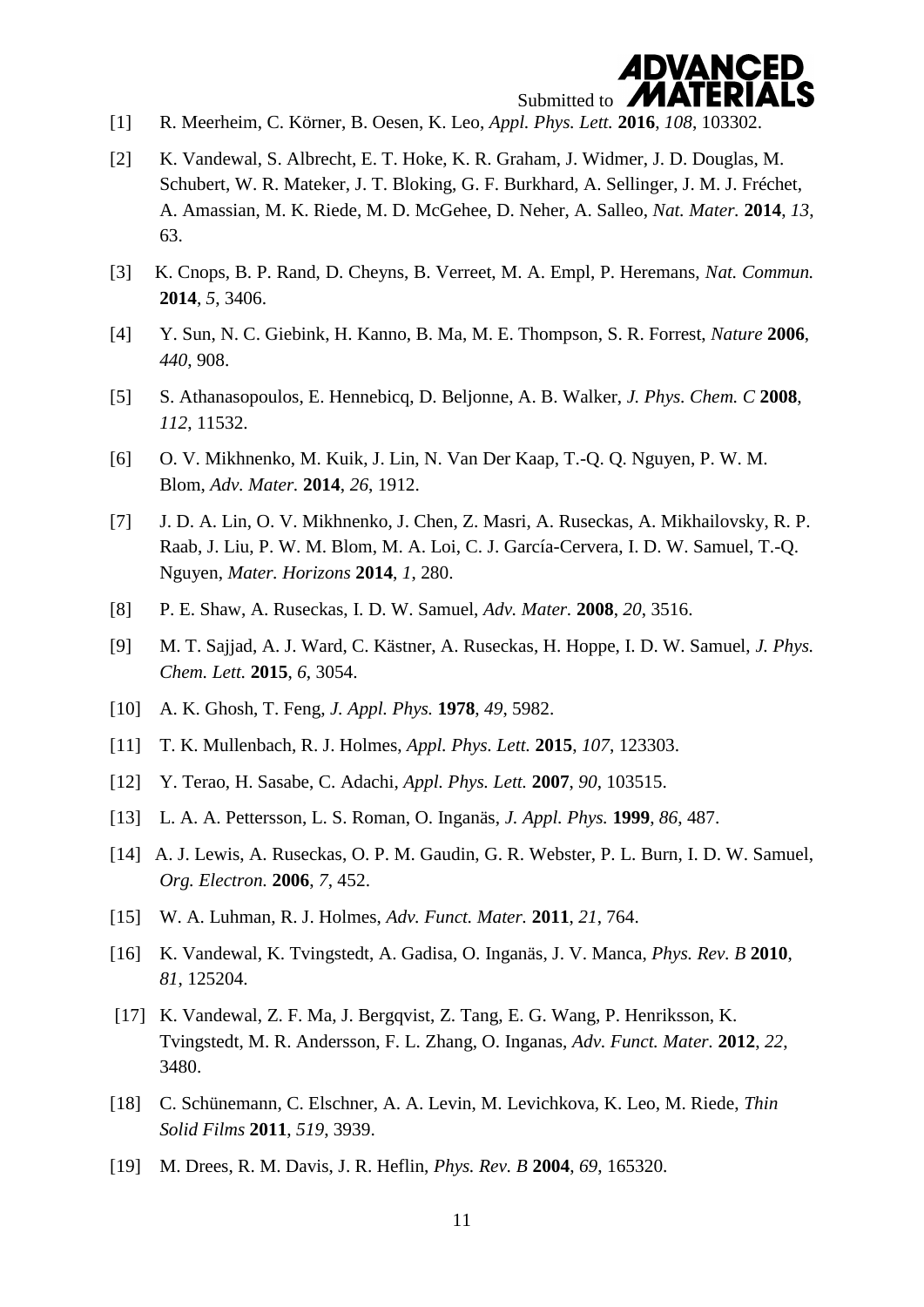

- [20] F. Yang, S. R. Forrest, *ACS Nano* **2008**, *2*, 1022.
- [21] A. Foertig, A. Wagenpfahl, T. Gerbich, D. Cheyns, V. Dyakonov, C. Deibel, *Adv. Energy Mater.* **2012**, 1483.
- [22] W. Tress, A. Petrich, M. Hummert, M. Hein, K. Leo, M. Riede, *Appl. Phys. Lett.* **2011**, *98*, 063301.
- [23] B. P. Rand, D. Cheyns, K. Vasseur, N. C. Giebink, S. Mothy, Y. Yi, V. Coropceanu, D. Beljonne, J. Cornil, J. L. Brédas, J. Genoe, *Adv. Funct. Mater.* **2012**, *22*, 2987.
- [24] A. J. Ward, A. Ruseckas, I. D. W. Samuel, *J. Phys. Chem. C* **2012**, *116*, 23931.
- [25] O. V Mikhnenko, F. Cordella, A. B. Sieval, J. C. Hummelen, P. W. M. Blom, M. A. Loi, *J. Phys. Chem. B* **2009**, 9104.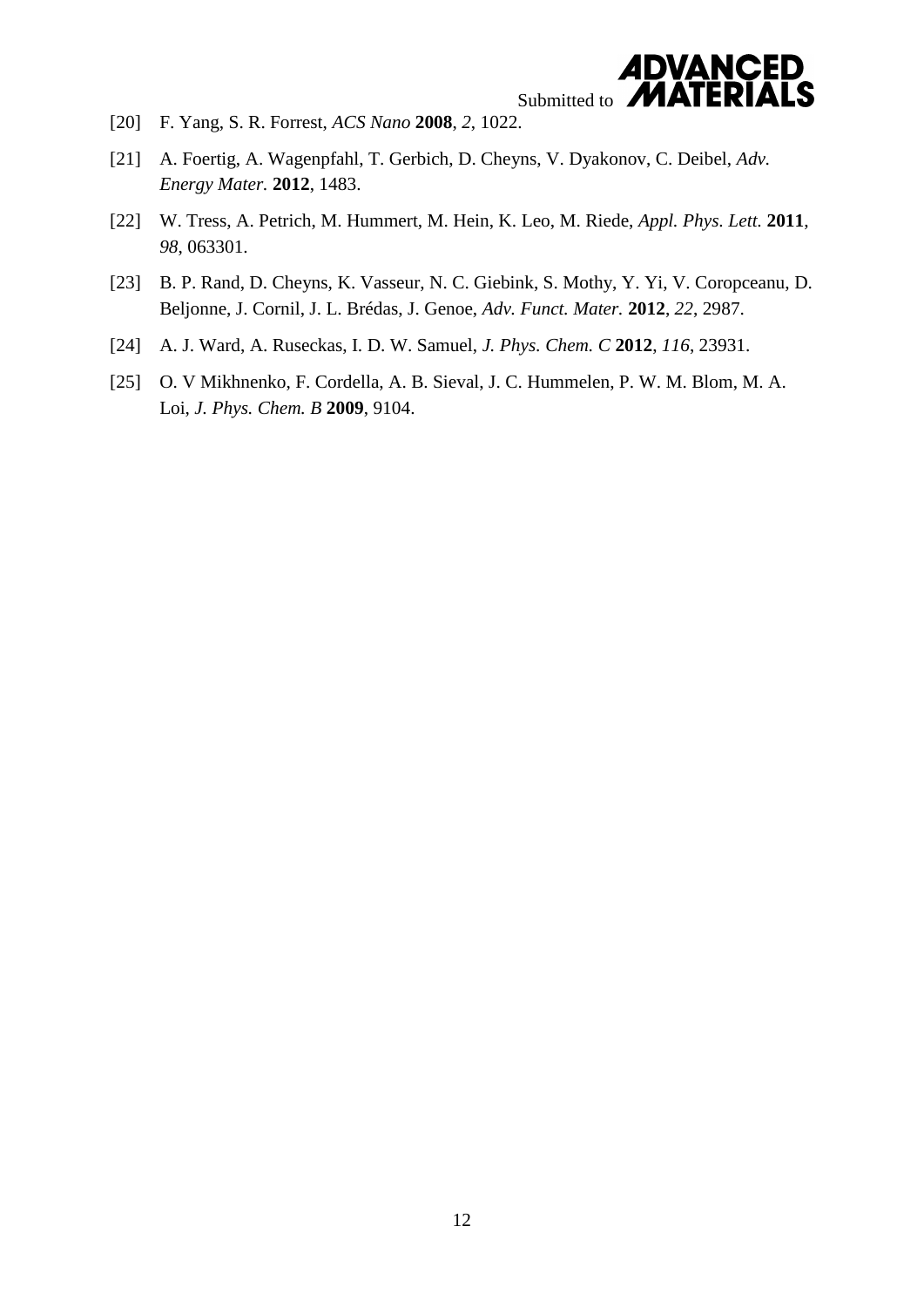



**Figure 1.** Composition and simulation of the exciton generation profile of the solar cell sets 1 and 2 under variation of the ZnPc layer thickness  $x_0$  when excited with a wavelength of 680nm. The device sets differ in their i) electronic polarity, ii) choice of transport layers (ETL1=n-doped  $C_{60}$ , ETL2=intrinsic BPhen, HTL1=p-doped BF-DPB, HTL2=intrinsic MeO-TPD (5nm, touching ZnPc) followed by p-doped MeO-TPD) and iii) optical field distribution in ZnPc: Each device of set 1 exhibits an approximately homogeneous field, as illustrated for example for the device  $x_0=24$ nm whose field fluctuations are restricted to only 5%. The optical profiles for solar cells of set 2, in contrast, describe a distinct slope in the ZnPc layer whose amplitude decreases towards the quenching  $C_{60}$  interface, for instance for  $x_0=24$ nm by about 50%.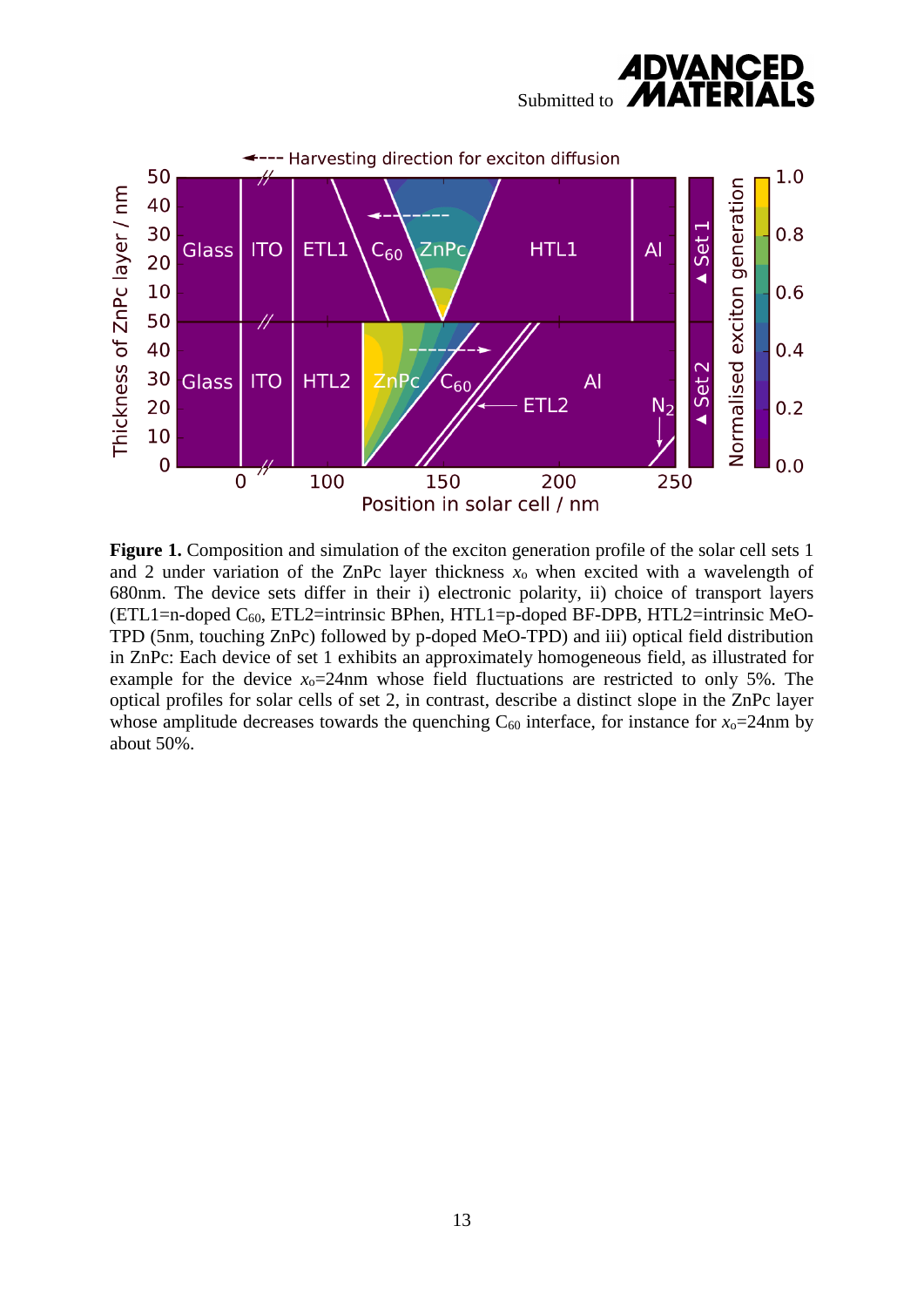

**Figure 2.** External quantum efficiency (EQE) of set 1 from Figure 1 under variation of the layer thickness of ZnPc  $x_0$  and the excitation wavelength λ. The experimental data (circles) is jointly fitted (solid lines) for all  $x_0$  and  $\lambda$  according to Equation S11 in SI.6. The dashed lines indicate the prolongation of the fit for the range of discarded samples  $(x_0 \le 11$ nm). The extracted diffusion length in ZnPc is  $\ell_d=(10.0\pm 0.8)$ nm and the charge extraction yield is  $\eta_c=$ (58±6)%. For better readability, the EQE is normalised to its experimental maximum for each sub-graph, namely to 18.1%, 15.3%, 13.4% and 7.5% (read for increasing wavelength).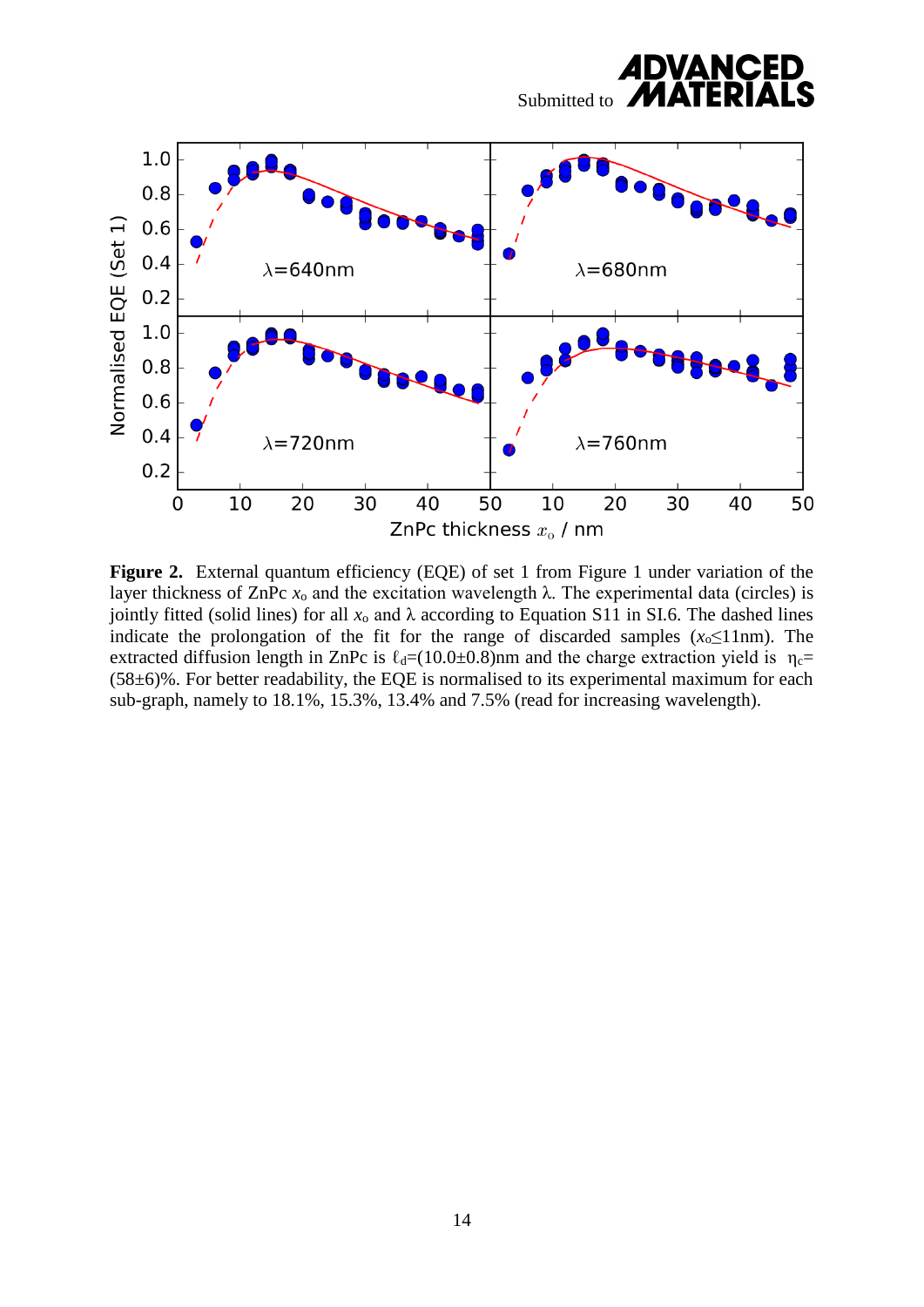

**Figure 3. Top:** Schematics of the series of investigated thin films with a thickness variation of ZnPc. **Bottom:** Corresponding experimental time-resolved fluorescence decays measured using a detection wavelength range of 810-830nm. The wavelength of 400nm is used to excite the samples. The bare absorber on quartz glass (set 3, top signal as blue squares) is analysed in conjunction with the corresponding sample with a quenching  $C_{60}$  sublayer (set 4, bottom signal as orange circles). The best fit (black line) using Equation 2 ( $G=0$ ,  $\alpha=0$ ) is obtained for  $\ell_d$ =(9.6±0.8)nm and a Förster radius of (1.4±0.4)nm.